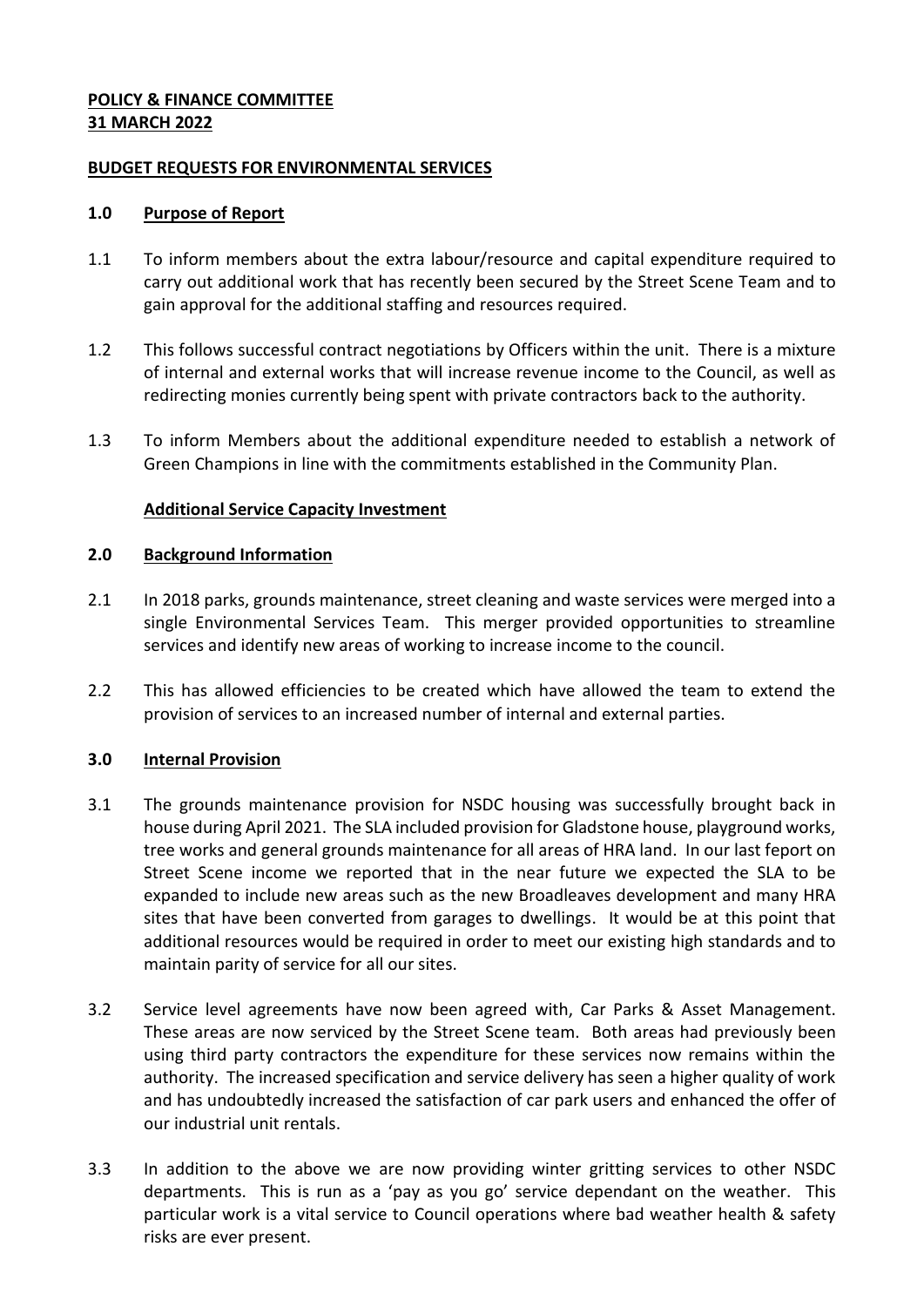### **4.0 External Customers**

- 4.1 In addition to all of the external works highlighted in a previous report Street Scene have now agreed a new 3 year contract with Farnsfield Parish Council to include additional works, not included in previous contracts. There have been new agreements signed with Harby Parish Council as well as additions to the Active4Today SLA which now includes Southwell Leisure Centre.
- 4.2 Externally, grounds maintenance and associated services are now provided to the following parish councils within the district. Approximate income figures for 2021/22 are included for information:

| <b>Bilsthorpe Parish Council</b> | £4,016.00  |
|----------------------------------|------------|
| Chuter Ede School                | £6,636.15  |
| <b>Farnsfield Parish Council</b> | £8,696.00  |
| Hoveringham Parish Council       | £1,675.00  |
| Kings Clipstone Parish Council   | £875.00    |
| Kneesall Parish Council          | £470.00    |
| Lowdham Parish Council           | £13,942.00 |
| <b>Wellow Parish Council</b>     | £440.00    |
| Total:                           | £36,750.15 |

- 4.3 In addition to the above we have managed to negotiate a 1 year extension with Newark Town Council that now sees our agreement with them run until March 2023. This contract brought in £165,902 to the Council last year. This contract covers grounds maintenance, parks and play areas, street cleansing and litter bin services. This is included in the Grounds Maintenance Budget.
- 4.4 Increases for the new Financial Year in addition to the above table are as follows

| <b>Harby Parish Council</b>                  | £1,065     |
|----------------------------------------------|------------|
| <b>Farnsfield Parish Council (additions)</b> | £3,010     |
| Southwell Leisure Centre (addition to SLA)   | £1,348.20  |
| <b>HRA SLA additions</b>                     | £15,181.31 |
| <b>Millers Housing Development</b>           | £4,421.78  |
| Total:                                       | £25,026.29 |

### **5.0 Growth of the Department**

- 5.1 In addition to all works tabled above we also offer a suite of additional services to external customers. For example during 2020/2021 we have brought in an additional £4,835 in monthly, quarterly and yearly playground inspection fees. There is an opportunity to develop this further with additional resource.
- 5.2 As colleagues will be aware all of the increase in income has enabled internal investment. 7 full time members of staff have been recruited to work on the Housing SLA and 1 FT member of staff to cover the SLA with Asset Management. We have also recruited 1 member of staff on a zero hour relief contract to assist with Parish Council Tender Wins. This has enabled us to offer more jobs to local people.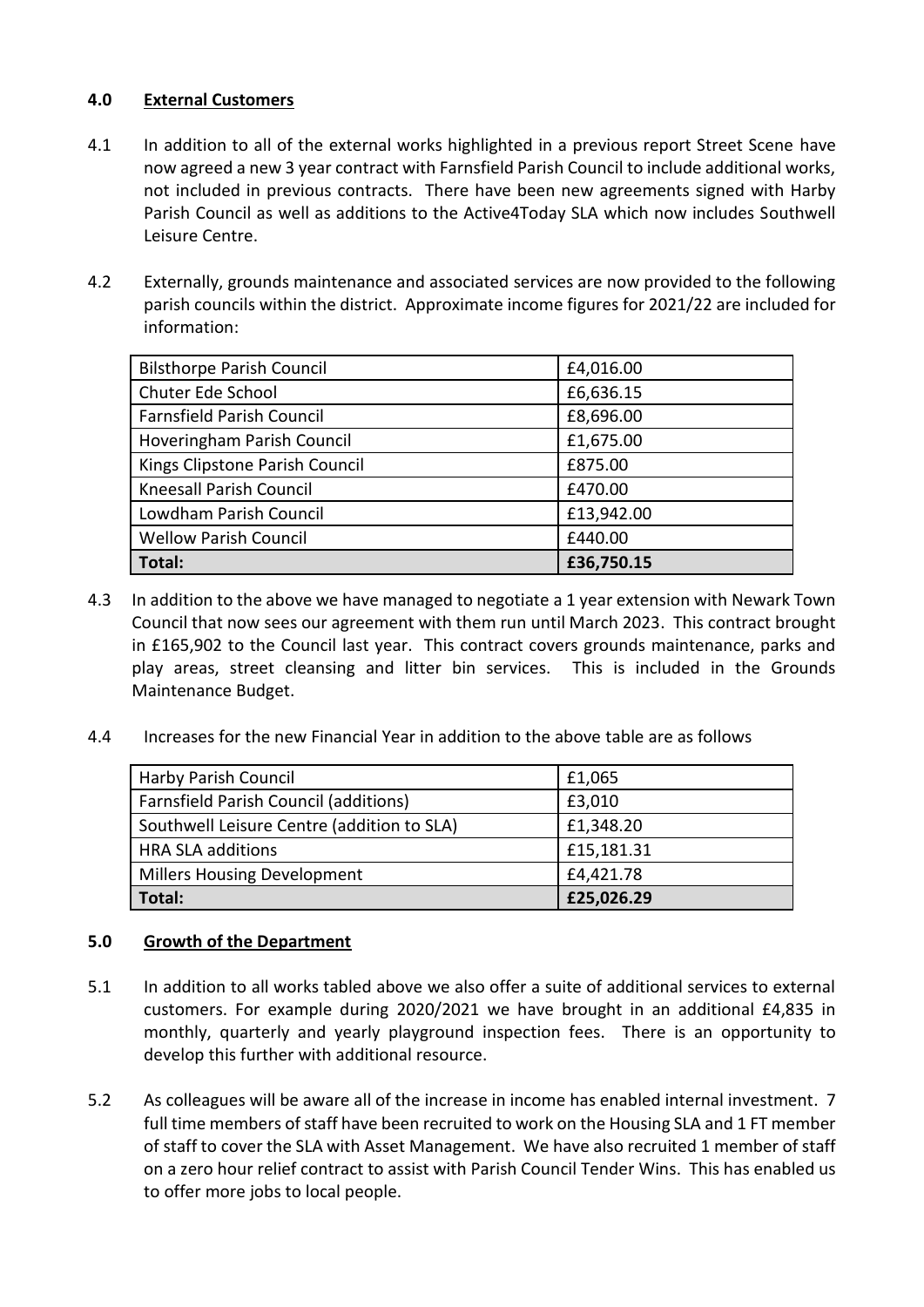# **6.0 Service Offering**

- 6.1 The range of services that we are now able to offer to both external and internal parties are as follows:
	- Street Cleansing
	- Grounds maintenance
	- Winter Gritting
	- Litter and Dog Bin Servicing and Fitting
	- Play area inspections and Repairs
	- Arboricultural services
		- o Tree surveys
		- o Tree works
- 6.2 Recently the department has been able to offer arbicultural services in a collaboration with an external tree surgeon. This relationship allows us to act as "middle man" for many external clients, enabling us to help customers whilst adding an administration fee. At the same time our in-house Street Scene team has been able to conduct small tree works. It is anticipated that there will be further opportunities for additional works once the Council's own Tree & Landscapes Officer is embedded in the role. Again we would need to be resourced sufficiently to absorb the extra work.

# **7.0 Limitations**

7.1 The unit is now at a crossroads. To enable us to move ahead with the additional works tabled above and look to secure additional income we need additional resource in the form of 1 additional member of staff with the appropriate vehicle and equipment. The table below are approximate costings. The cost could fluctuate depending on timing.

| Suitable vehicle complete with ramp & equipment                                                                   | £30,000 |
|-------------------------------------------------------------------------------------------------------------------|---------|
| Ride on mower                                                                                                     | £9,000  |
| Additional machinery                                                                                              | £4,000  |
| <b>Total Capital</b>                                                                                              | £43,000 |
| Estimated 2022/23 salary + oncosts of full-time employee at NS5,<br>based on 2% pay awards in 2021/22 and 2022/23 | £25,690 |
| Uniform and sundries p.a (initial cost would be slightly higher)                                                  | £200    |
| <b>Total Revenue</b>                                                                                              | £25,890 |

- 7.2 Any significant expansion of external or internal service offering will have to be met by internal investment or a reduction in internal service standards. Commercially it is not possible to wait until a "full order book" is achieved before resources are put in place to carry out the contracts. The current team is at full capacity so there is a need to scale up before we can start to bid for additional work to support this additional resource. Officers are confident that they can continue to grow the commercial side of the unit, but investment is needed now if the Council is committed to its commerciality agenda.
- 7.3 The additional work/tenders undertaken over the last 2 years has diminished our ability to be agile and the ability react in a timely manner is key to a good commercial response. Potential commercial customers/partners expect us to react in a similar way and time frame as the private contractors we are bidding against. This report highlights the current situation but if the council is to be more commercially active in the future, this is request for investment is unlikely to be the last. Officers feel that the response to this report could shape the way the unit moves forward in the future.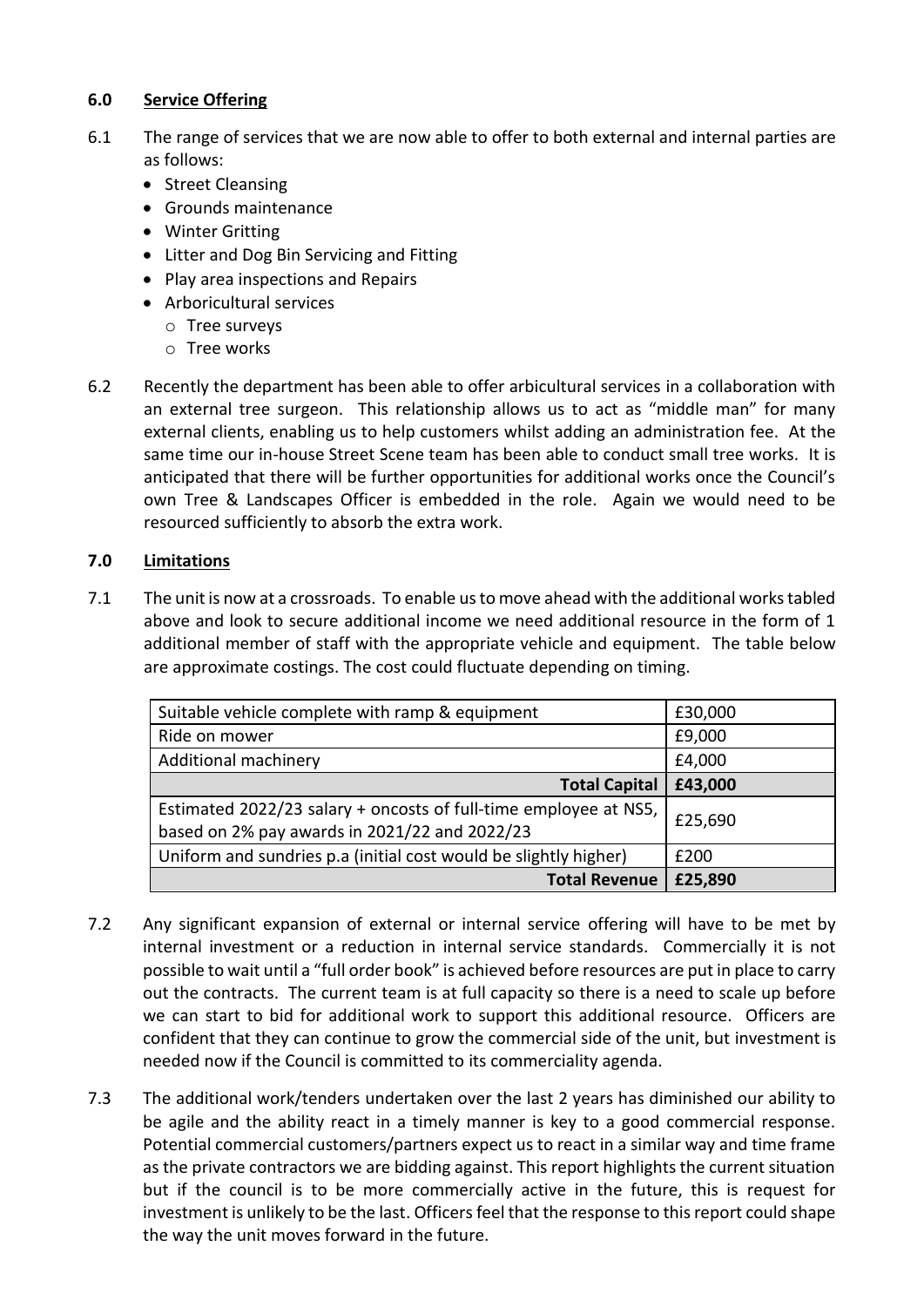### **8.0 Green Champions**

- 8.1 Members will be aware of the Council's ongoing greening agenda and the important role volunteer groups play within our Cleaner, Safer & Greener programmes. The service relies on such groups to carry out ad hoc and prearranged visits as well as being the local eyes and ears as far as the environment is concerned.
- 8.2 Members will also be aware of the council's busy programme of community engagement and resident well-being initiatives. Area "walkabouts" and Days of Action being just a couple.
- 8.3 However, there are still areas of land which do not fall under the Council's direct area of responsibility or where residents want to make a positive contribution themselves. Over recent times through the popular Days of Action or national programmes such as the Great British Spring Clean, the Council has facilitated community litter picks from diverse areas of the district, with the aim of increasing local pride in places and putting more parts of the district under local management where appropriate to do so.
- 8.4 During the last two years we have noted changes in behaviour and lifestyle brought about by the Covid-19 pandemic and high profile news coverage of the Climate Emergency.
	- More people than ever are out walking, visiting parks and green spaces and noticing litter.
	- More individuals than ever are asking us for equipment so they can help with litter collection.
	- Many volunteers are preferring to go out every day on their own to litter pick, whilst dog walking or during the school run rather than joining a larger group activity.
	- We have seen a surge in requests for help via phone calls, customer services requests, emails, text messages and social channels. Keeping track is getting harder.
- 8.5 Within the Community Plan there is a commitment to try to formalise this will from local volunteers and communities through what has been called a 'Green Champions' network and now, with the rollout of the MyAccount web system and the Green Rewards app, there is an opportunity to try to tie some of this together in a more efficient and strategic way.
- 8.6 Currently as part of a business unit collaboration (Community Relations and Environmental Services) we support around 100 event organisers or individuals with volunteer litter picking. However, we are proposing a more high profile branded scheme which encourages new volunteers, helps address increased demand and which helps us support environmental volunteers in a more efficient and manageable way.
- 8.7 In future, it is envisaged that anyone wanting to deliver a community litter picking activity or planting exercise, for example, could make the request via the MyAccount platform. This would enable the Council to arrange for the delivery of litter-pickers, branded high vis vests, litter hoops and bags, as well as agreeing the location for collection of waste collected through the activity. Crucially, what this will enable environmental services to do is develop a map to understand what parts of the district are benefiting from community involvement such as this, whilst then trying to build community capacity in parts of the district that are not.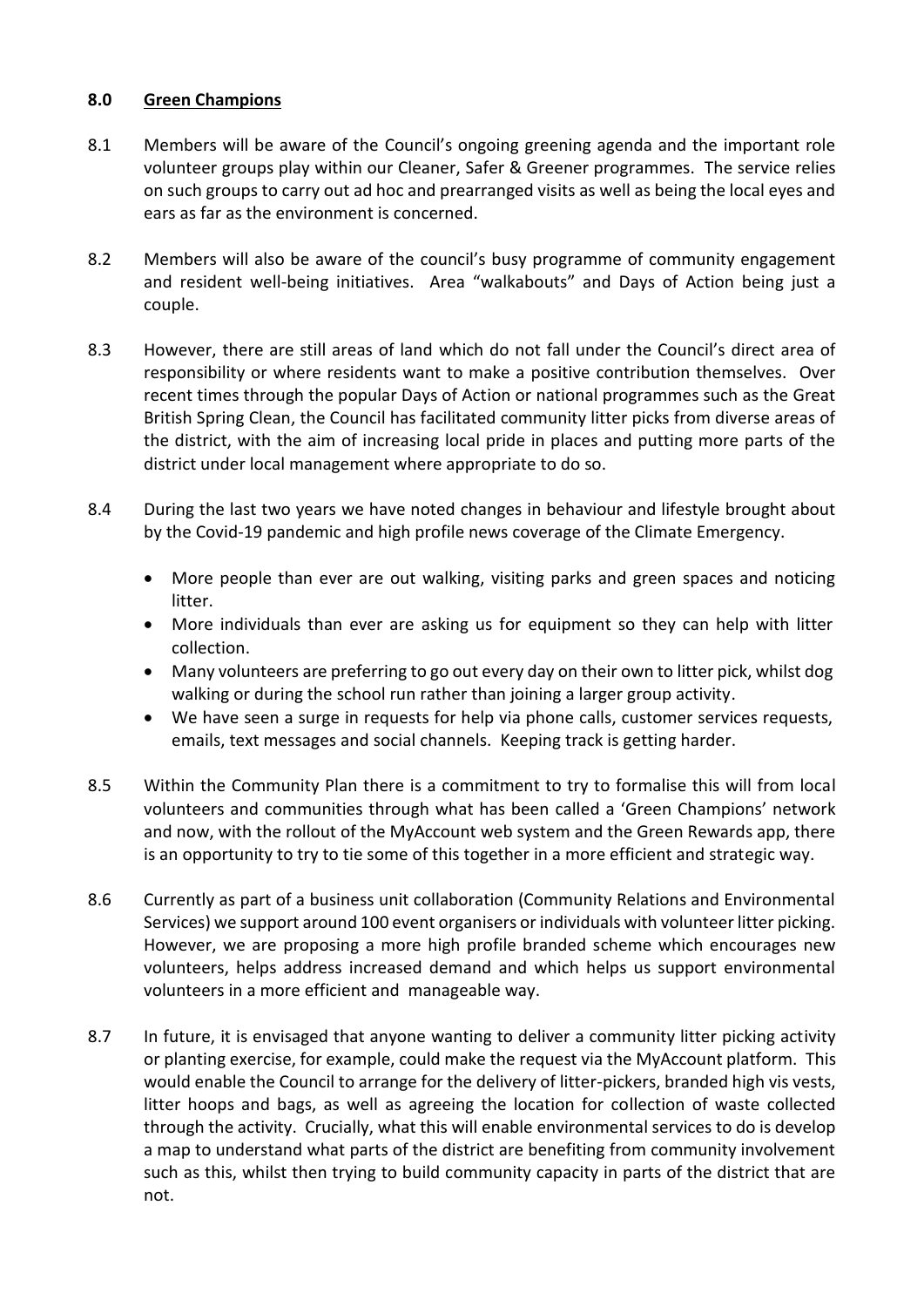- 8.8 As an incentive to sign up to the new MyAccount system we aim to recruit around 400 regular volunteers who will be supplied with equipment to litter pick their local area. The equipment being issued on an ongoing loan basis with the resident holding the kit for as long as they require. Information collected through the MyAccount platform will enable the Environmental Services Team to monitor who is utilising the equipment so that unused items can be returned for reuse.
- 8.9 With the advent of the Green Rewards app, there may be scope for these residents to be encouraged to log both these cleaner and greener activities, as well as those they do at home, on the app, so that further behaviour change is encouraged across the district as well as people being rewarded for the activities they have undertaken. If this scheme was approved, it would also be the intention to recognise individuals and groups who have made a difference in their communities through some form of annual award and recognition.
- 8.10 In order to facilitate the Green Champions scheme, there is a request for a one-off sum of £15,000 to purchase 400 litter pickers, hoops, bags and branded high vis vests, which the Council would make available to those in the scheme. Clearly, this is a finite sum. However, the aspiration would be that through the Green Rewards app or grants that become available, the Council would look to assist Green Champions into the future by purchasing their own replacement kit, whilst only making Council purchased kit available to new groups.

# **9.0 Future Opportunities**

- 9.1 **Investment in Capacity -** Currently the business unit has a number of works in the pipeline awaiting a decision on additional resource including a significant maintenance provision for the Middlebeck Housing Estate. Provision of additional staff, vehicle and equipment resource will ensure we are positioned to take advantage of the opportunities presented.
- 9.2 **Green Champions** by encouraging residents to become Green Champions, we create a platform for the communication and implementation of future green initiatives. With key individuals throughout our communities already engaged with the Council's green ambitions.

### **10.0 Equalities Implications**

10.1 There are no equalities implications arising from this report which is about funding. However, should the funding being requested be granted, the schemes may be subject to their own equalities assessments.

### **11.0 Financial Implications (Additional Service Capacity Investment (FIN21-22/3387))**

11.1 This report requests the additional funding outlined in paragraph 7.1 above.

### Revenue

11.2 In terms of employee spend together with anticipated uniform costs, the anticipated cost at the bottom of the scale for NS5 is £25,890 which includes an allowance of 2% pay award for both 2021/22 and 2022/23. Where the pay award is awarded lower than this, there will be a slight variation to this.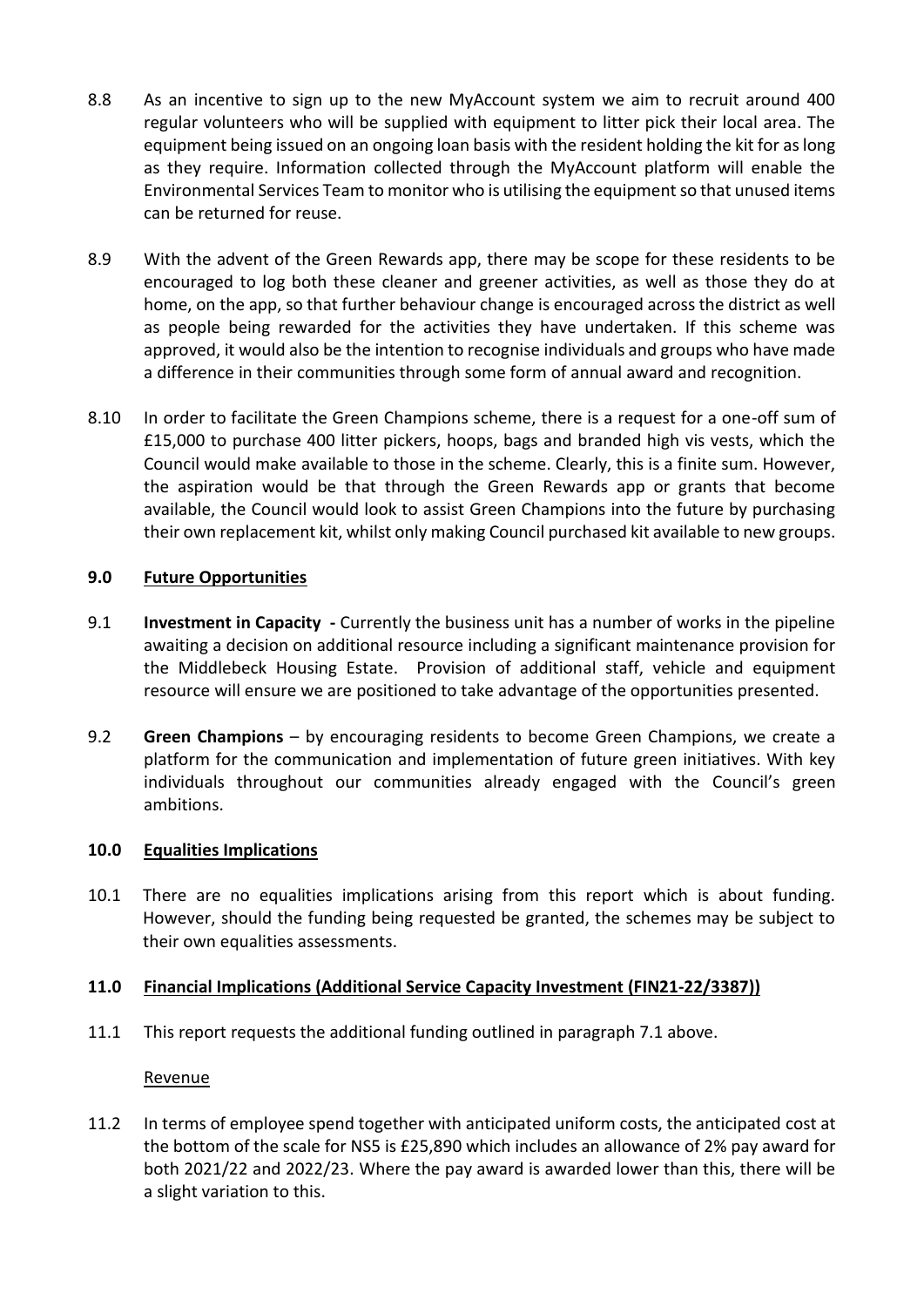- 11.3 The additional income as set out at paragraph 4.4 will therefore contribute towards offsetting this additional cost. The shortfall in 2022/23, based on the additional income generation of £25,026 will therefore be £864 which would need to be added to the general fund budget during 2022/23 and future financial years. This will however create capacity in order to generate further income as described at paragraph 5.1. Any additional funding generated, over and above the £25,026 will therefore reduce the additional requirement to the general fund of £864.
- 11.4 From an HRA perspective, £11,630 is currently within the budget for 2022/23 in respect of the additional cost, and hence the remaining £3,151.31 can be funded from within the miscellaneous expenses budget within the central support services cost centre.
- 11.5 The additional requirement in respect of the Green Champion scheme of £15,000 is not currently in the budget for 2022/23. The current forecast balance on the Cleaner, Safer and Greener reserve is £43,510, hence this could be utilised from this reserve.

**Capital** 

11.6 The total requirement for capital comes to £43,000. There are currently sufficient capital receipts in order to be able to fund this additional expense.

# **12.0 Community Plan – Alignment to Objectives**

- 12.1 The actions of the team support the following community plan objectives:
	- Continue to maintain the high standard of cleanliness and appearance of the local environment.
	- Enhance and protect the district's natural environment.

### **13.0 Leisure & Environment Committee**

13.1 This item was considered by the Leisure & Environment Committee at their meeting held on 22 March 2022 who recommended approval.

### **14.0 RECOMMENDATIONS that:**

- **(a) Members note the significant increase in income and work conducted by the Environmental Services Street Scene Team;**
- **(b) Members note the capacity for expansion and approve the request for the additional funding outlined in 7.1 above to enable the Street Scene team to continue with improved service delivery standards and put in place the resources to continue with its commercial development;**
- **(c) the proposal for an additional £870 budget to the Grounds Maintenance budget for 2022/23 funded from the Change Management Reserve in 2022/23 and in future years added into the Base budget (subject to any additional income generated during 2022/23) be approved;**
- **(d) the proposal to allocate £43,000 into the capital programme for 2022/23, funded by capital receipts be approved; and**